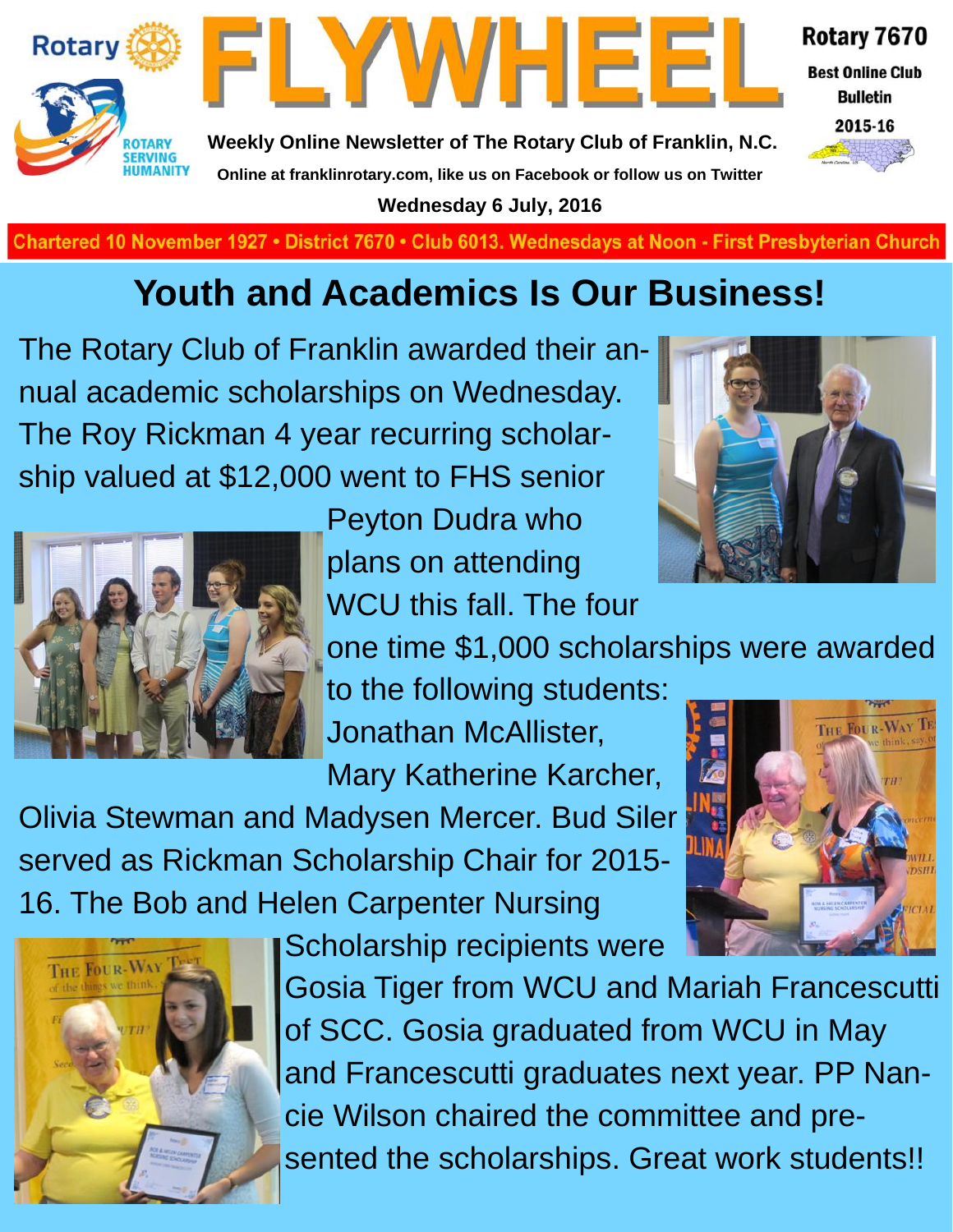



Rotary 7670

**Best Online Club Bulletin** 



**Weekly Online Newsletter of The Rotary Club of Franklin, N.C. Online at franklinrotary.com, like us on Facebook or follow us on Twitter**

**Wednesday 6 July, 2016**

**Chartered 10 November 1927 • District 7670 • Club 6013. Wednesdays at Noon - First Presbyterian Church** 

### **Top Ten Seniors 2016!**

On Wednesday the Rotary Club of Franklin recognized the top ten academic seniors class of 2016 at Franklin High School. Congratulations to Alex Bumgar-



ner, Peyton Dudra, Sydney Hensley, Gra-



cie Hornsby, Matthew Long, Morgan Maslin, Jonathan McAllister, Kennedy Moritz, Cassidy Zemmin and Amanda Menichello. Great work students!!

#### **Special Recognition 2015-16**

On Wednesday Immediate Past President Sean recognized District Mem-



bership Chair John Yermack for his help this past year with formation of the new Satellite Evening Club and is help in getting Gibson ready for his new role as Area 1 Assistant Governor. Appreciate you John!

#### **New Looking Invoices**

If you have looked at your Q1 invoice that went out this week, you'll notice a brand new look! Very easy to read and detailed. Reminder again if you have



any outstanding dues that are past due please remit. Also please send your first quarter dues in as soon as possible as the club has both international and district dues due.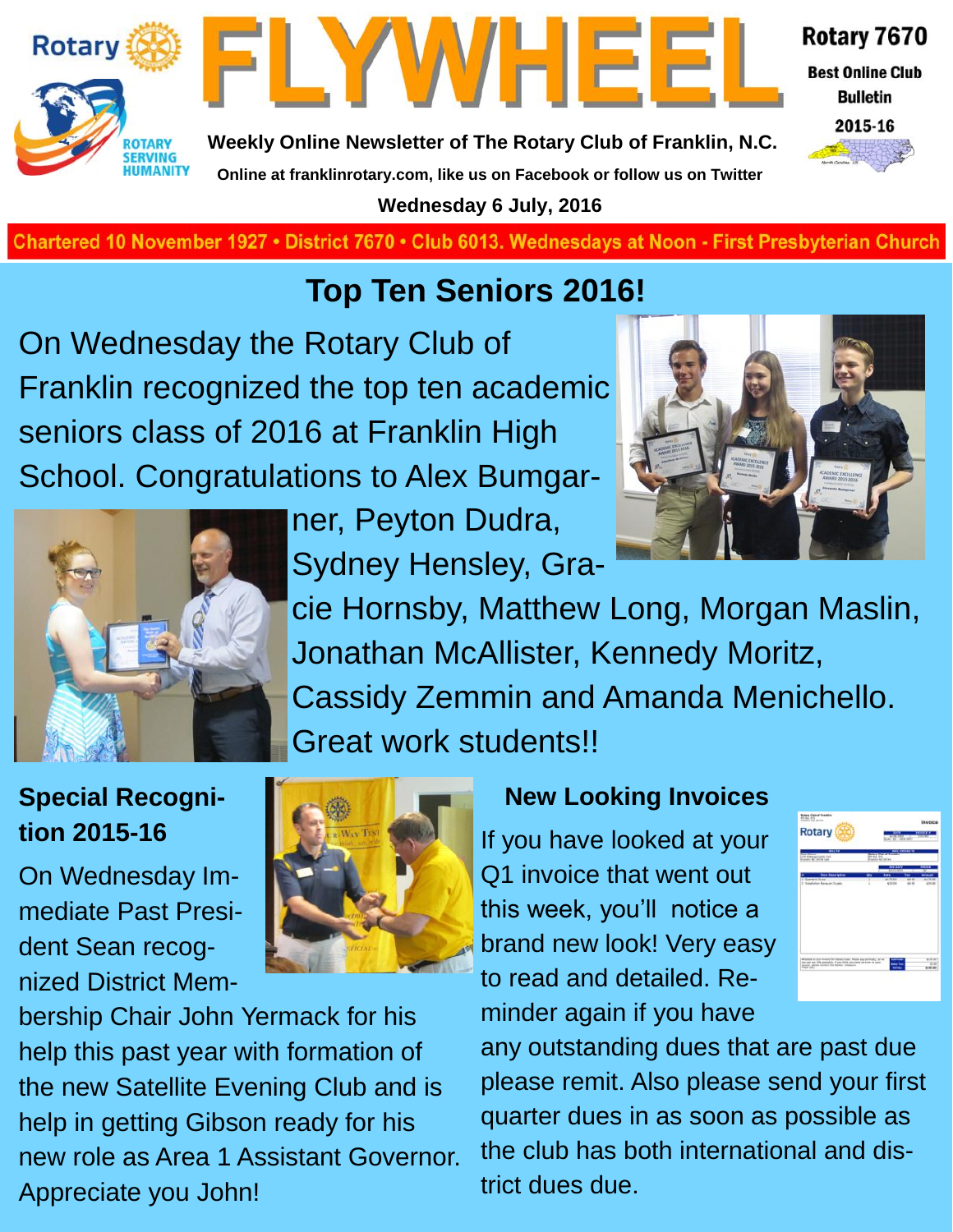



Rotary 7670

**Best Online Club Bulletin** 



**Weekly Online Newsletter of The Rotary Club of Franklin, N.C. Online at franklinrotary.com, like us on Facebook or follow us on Twitter Wednesday 6 July, 2016**

**Charted November 29, 1927 • District 7670 • Club 6013 Wednesdays at Noon - First Presbyterian Church**

## **Preview of Changes for 2016-17**



President Lenny introduced some new things in store for the new Rotary Year. One of which is our club and the district's efforts to have a great

C.A.R.T. year. District chair Dennis gave members an incentive. If you collect \$100 for the C.A.R.T. fund you receive a special recognition

pin. Jim Garner was the first to make at least a \$100 contribution! Tied in with the efforts is a special blue jar that was handed out to members to put extra coins in the jar. Those jars will be emptied into a larger bucket that President Lenny has put together and those monies are sent in each quarter! We can do it Rotarians! A check was also presented to PDG Dennis for the C.A.R.T. fund

from a donation made over the weekend at an event at Lazy Hiker. Happy dollars this year will also be referred to as "Cheers/ Tears and Years". Also this year we will end our program by reciting.."Serving humanity through service above self" Off to a great start!



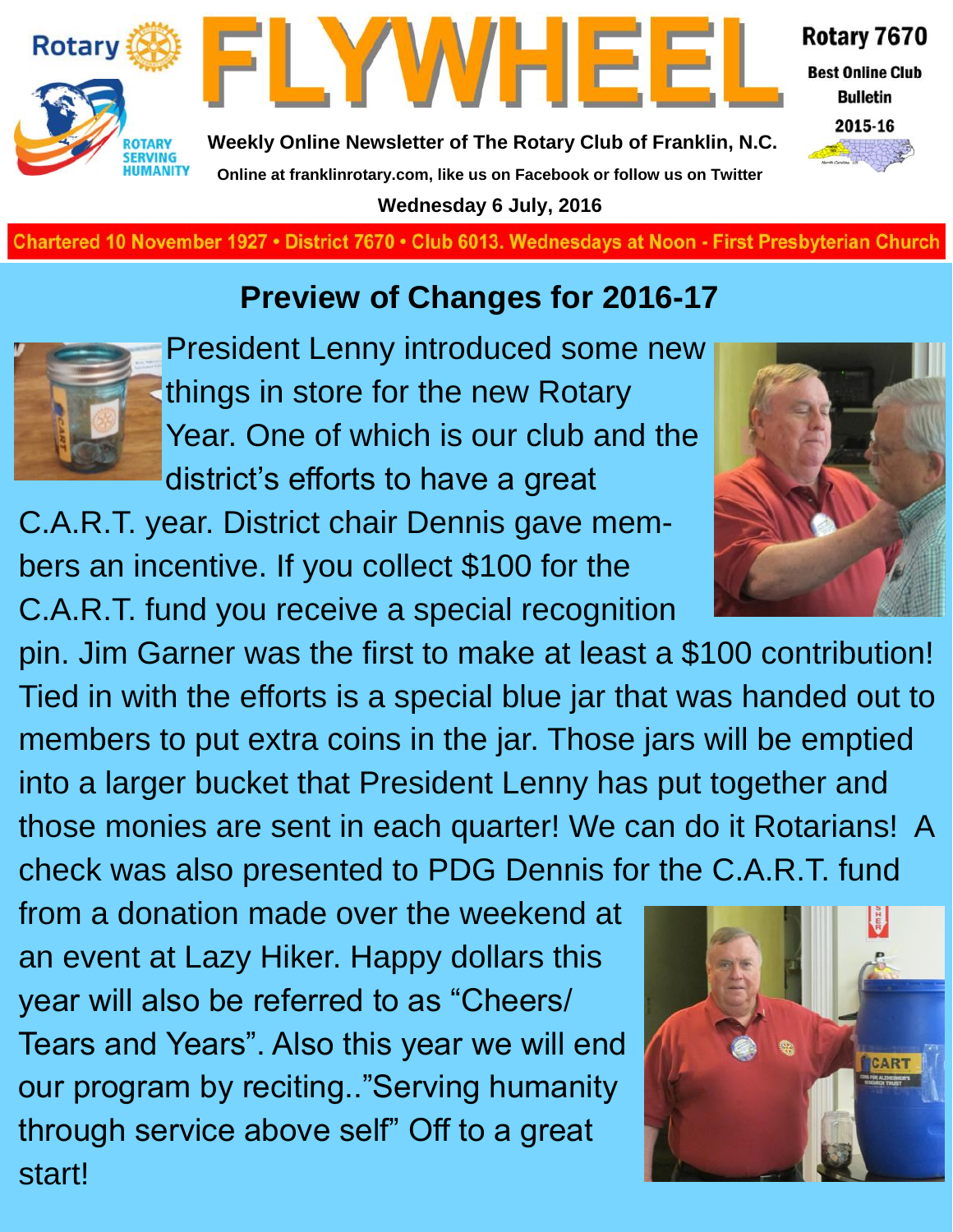

#### **Lenny's Notes from The Top**

2016-17 – Wow! It is actually here! Judy & Janet, time does fly, so get ready! I can't remember a year with more opportunity for The Rotary Club of Franklin. Your club is just 100 miles from Atlanta and the Rotary International Conference, just 100 years since the Rotary Foundation was founded. That alone makes this a year filled with op-



portunity, but I know each of you and know that those are just icing on the cake. You are about 'Serving Humanity thru Service above Self". Our club has never shied away from breaking new ground, this past year we did it again with the formation of the Satellite Club. At our installation, they had 100% attendance! What a great start. Remember, you can attend one of their meetings and it counts towards a makeup. Lets help these new members succeed. Give them your support. This new approach may just be the future of Rotary! This year, your club will continue to serve the community, volunteering at the Community Care Clinic and CareNet packing backpacks. We

will continue to nurture Interact, Rotoract and Rota Kids, as well as Boy Scouts. A new and exciting opportunity to Serve Humanity will be obtaining an International Grant to provide funds and leadership to install 100 latrines in a small village in Peru. We will be working along side the club in Peru to help reduce sickness and disease among both children and adults. Susie and Stacy will be heading up this project. Look for more to come on this. Later in this Rotary year, we will have our first District conference in our District. DG Dills has announced that the conference in Hickory will keep our dollars right here in our district. I applaud him for this change, I hope we will make this the new standard. Another priority for me and hopefully each of you will be our support of C.A.R.T. ! There is not a single member in our club that has not seen first hand the effects of Alzheimer Disease. It is not just something your grandparents or parents may have suffered from, but many of us WILL encounter this horrible disease during our life. So lets CHANGE the way we look at CHANGE. Put CHANGE in the blue jar right there at home and know that you are helping to find the CHANGE to cure Alzheimers. Over the course of the next year, it is my hope that our focus will be on Serving Humanity!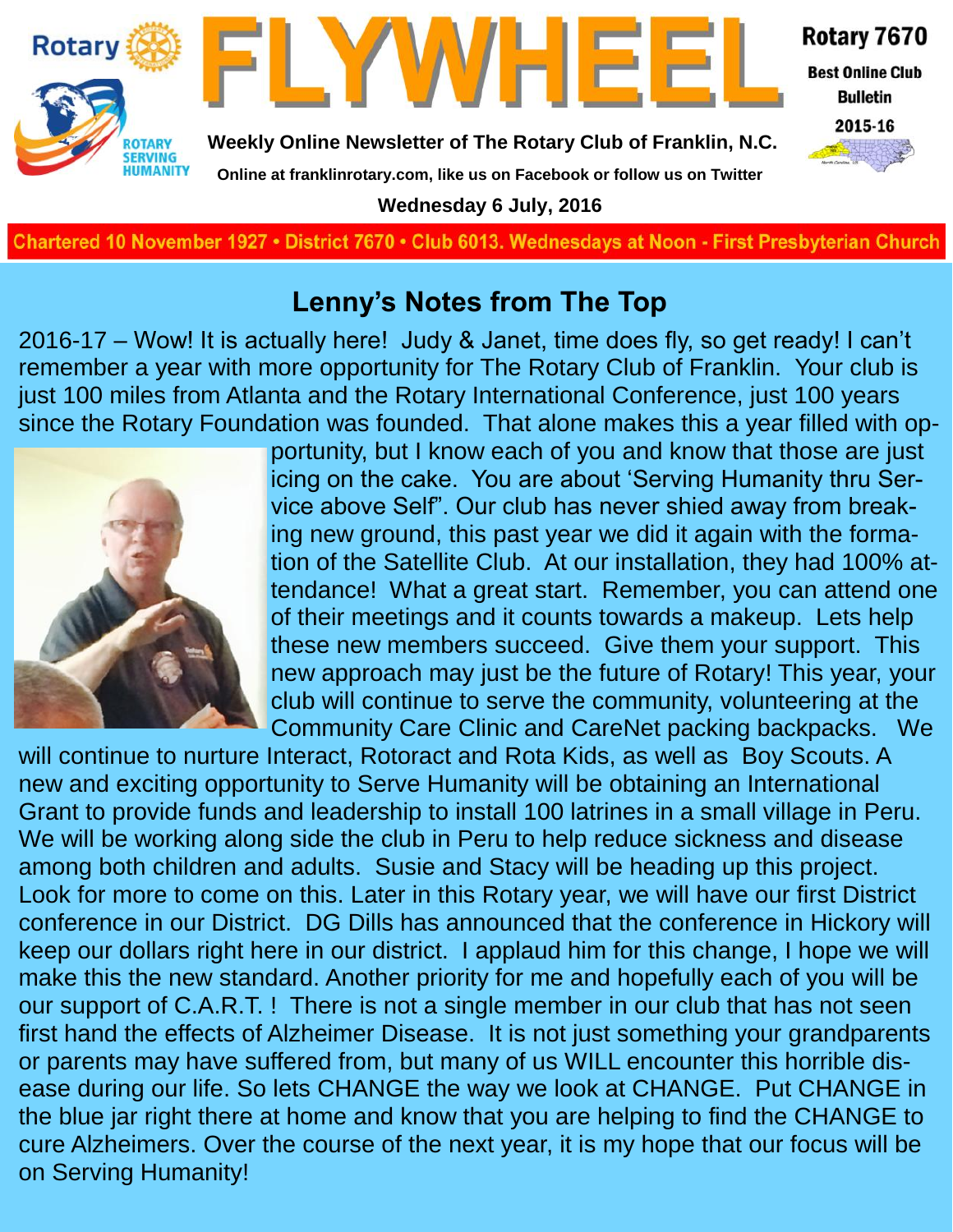



Rotary 7670

**Best Online Club Bulletin** 

2015-16

**Weekly Online Newsletter of The Rotary Club of Franklin, N.C.**

**Online at franklinrotary.com, like us on Facebook or follow us on Twitter**

**Wednesday 6 July, 2016**

#### Chartered 10 November 1927 • District 7670 • Club 6013. Wednesdays at Noon - First Presbyterian Church



#### **Great Ticket Week... 3 More Meetings till Showtime!!**

We had quite a few more tickets for our upcoming fundraiser turned in for the fourth week this week with **250 sold..250 to go!** Please keep working on getting all 500 sold. Please contact everyone on your list because a lot of folks take off for summer vacation and nows the time to contact **When you sell them please turn them into your horsemen.** Please also bring in silent auction items and program ads! Latest report shows only 3 or 4 ads turned in. Keep on pushing!

On our silent auction this year we have a 1991 Ford Truck (see picture above). **We are in need of volunteers to park the vehicle for show at their business to help generate some interest.**  Its our one and only fundraiser..lets make it the best ever!

### **District Governor Gary Visit Next Wednesday!**

Our own Gary Dills, 7670 DG will be making his first stop at his home club the Rotary





#### **Exchange Student Update..But Need Volunteers to Help When She Arrives!**

President Lenny Jordan indicated that **we now have two families** to host inbound exchange student Beatrice from Italy. The first family is that of a former club member Becky Montgomery. Becky is a Middle School Assistant Principal. The second family was recruited by Lee Berger and are Tony and Tana Bagno. The exchange student will come to Franklin this August for the 2016—2017 school year. We are looking forward to having Beatrice join us for as many Rotary meetings as her schedule allows. **We do need some help with welcoming her to the new school year here and transportation to events, etc. If you are interested please see President Lenny!** 

## **Rotary Service**



Greeter: Mike Watson Prayer/Pledge: Dick Pritts

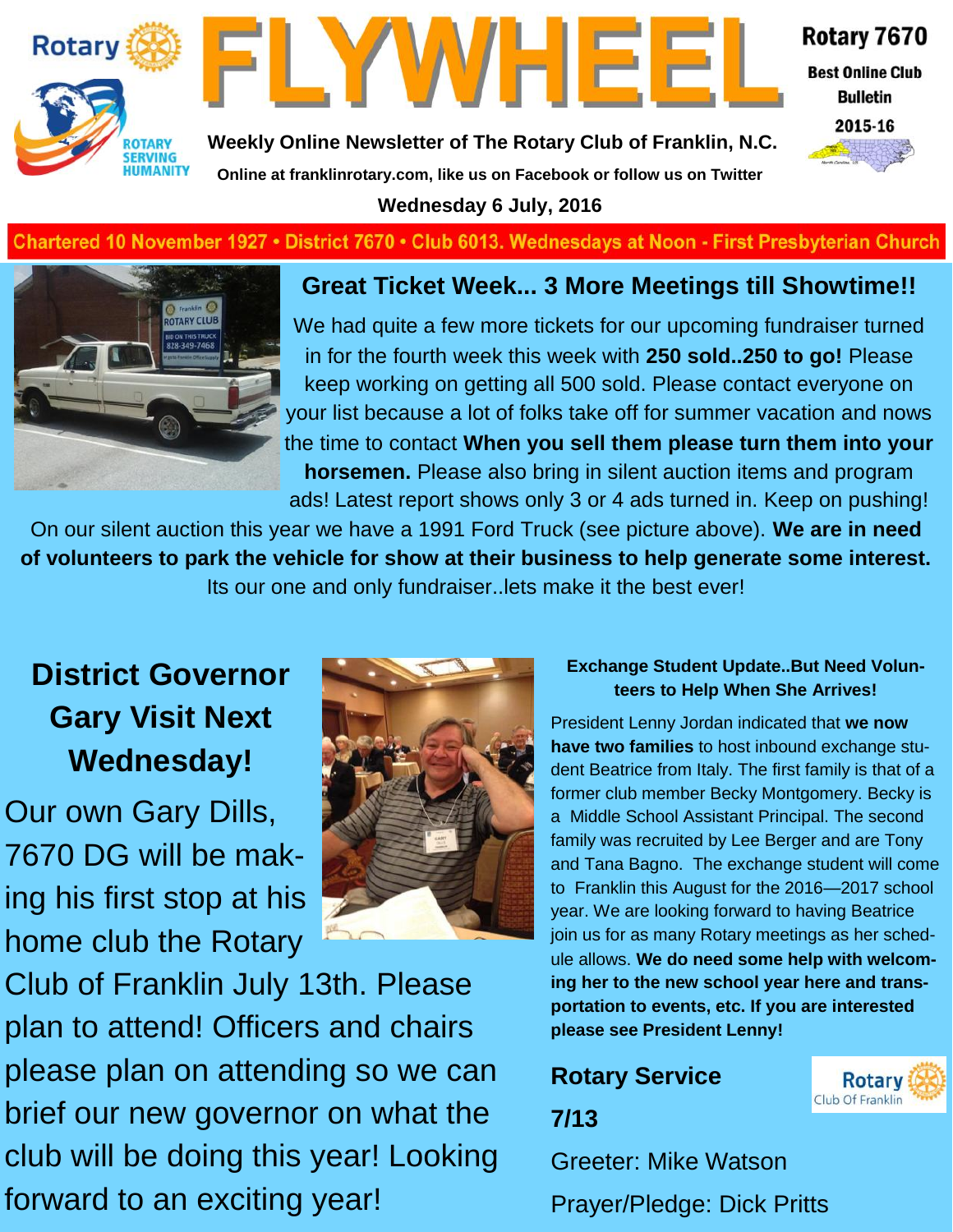

**Wednesday 6 July, 2016**

**Charted November 29, 1927 • District 7670 • Club 6013 Wednesdays at Noon - First Presbyterian Church**

### **You Still have a Good Opportunity to a LOW Registration Fee for the 2017 RI Convention in Atlanta**

This is a once in a lifetime opportunity. Cost of registration has gone up a little bit but you can still register for **ONLY \$340** until December15) Here's the link for registering for the convention…

[www.riconvention.org/en/atlanta](http://www.riconvention.org/en/atlanta) **Also you need to hurry because hotel rooms in Atlanta are booking Fast!!!! Here is some additional incentives for registering NOW!…** You can still get \$65 reimbursement AND earn a PHF for your club by registering the highest percentage of Rotarians in your club category size for the International Convention in Atlanta June 10-14, 2017 AND a PHF for registering the highest percentage of Rotarians in your club category size for

the Young Leaders and District Conference in Hickory April 28-30, 2017!!



## **First Board Meeting Soon!**

The first board meeting for the new Rotary Year will be Tuesday Night July 19th at the Lazy Hiker. Officers and Chairs please plan on attending. The Board Meeting will start at 530p. We need you in attendance as we make critical decisions for the club and the year.